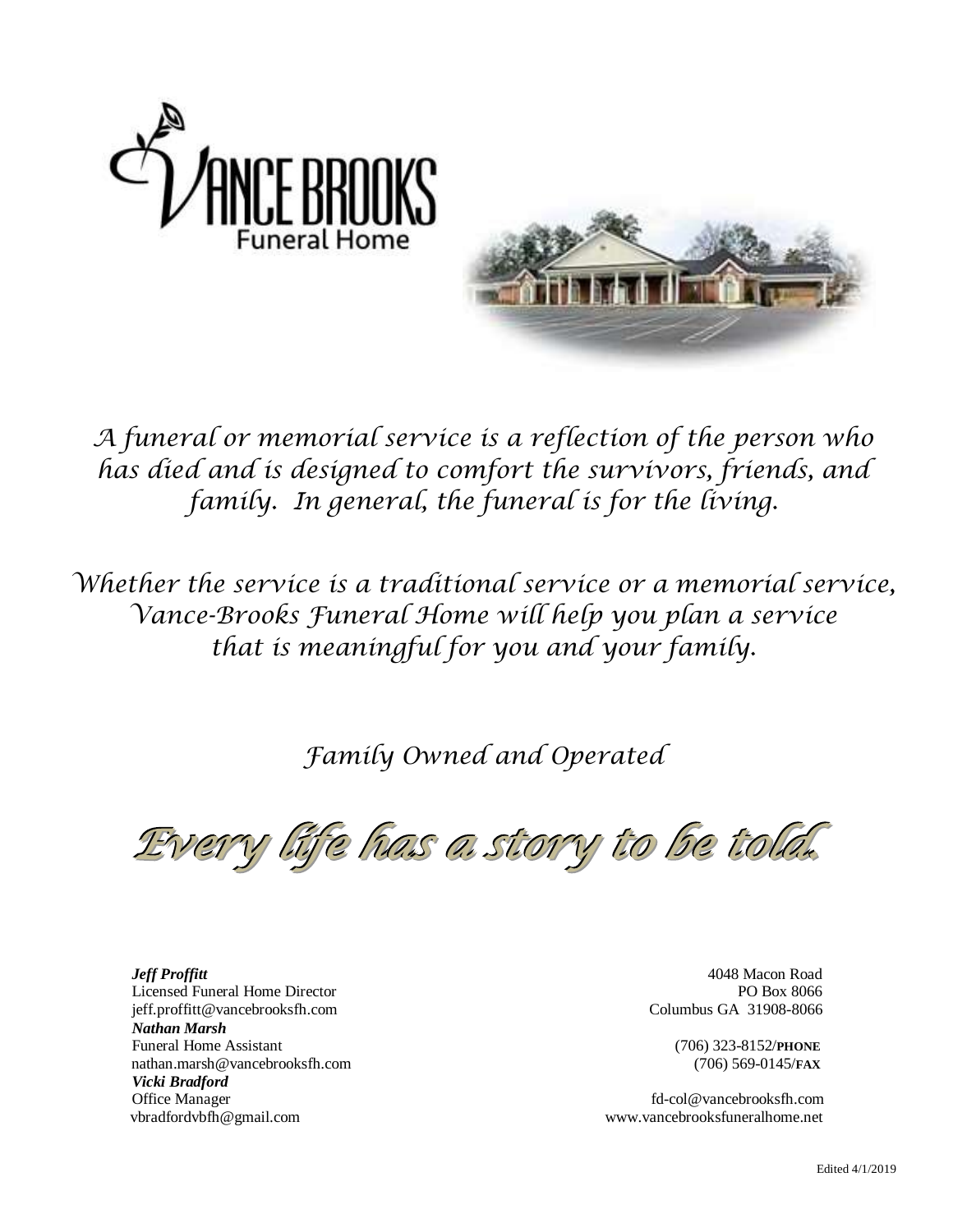These prices are effective as of April 1, 2019 and are subject to change without notice.

### **Vance-Brooks Funeral Home 3738 Hwy 431 North Phenix City, AL 36867 334-298-0668**

**Vance-Brooks Funeral Home 4048 Macon Road Columbus, GA 31907 706-323-8152**

The goods and services shown below are those we can provide to our customers. You may choose only the items you desire. However, any funeral arrangements you select will include a charge for our basic services and overhead. If legal or other requirements mean you must buy any items you did not specifically ask for, we will explain the reason in writing on the statement we provide describing the funeral goods and services you selected.

### **BASIC SERVICES OF THE FUNERAL DIRECTOR, STAFF AND OVERHEAD:**

This fee for our basic services and overhead will be added to the total cost of the funeral arrangements you select. (This fee is already included in our charges for direct cremations, immediate burials, and forwarding or receiving remains.) \$2,845.00

Personnel available 24 hours a day, 365 days a year to respond to initial call.

Arrangement conference, coordinating service plans with cemetery, crematory, And/or other parties involved in the final disposition of the deceased.

Clerical assistance in the completion of various forms associated with a funeral.

This also covers overhead, including facility maintenance, equipment and inventory costs, Insurance and administration expenses and government compliance.

### **PREPARATION OF THE BODY:**

Except in certain special cases, embalming is not required by law. Embalming may be necessary, however, if you select certain funeral arrangements, such as funeral with viewing. If you do not want embalming, you usually have the right to choose an arrangement that does not require you to pay for it, such as direct cremation or immediate burial

| Embalming                                                                                            | \$995.00 |
|------------------------------------------------------------------------------------------------------|----------|
| Other Preparation of the body:                                                                       |          |
| Disinfecting, dressing, and casketing of deceased                                                    | \$275.00 |
| Cosmetizing of deceased                                                                              | \$50.00  |
| Preparation in lieu of embalming                                                                     | \$495.00 |
| Special care for autopsied cases                                                                     | \$125.00 |
| Refrigeration                                                                                        |          |
| (It is the policy of our funeral home to require refrigeration of unembalmed bodies after 24 hours.) | \$75.00  |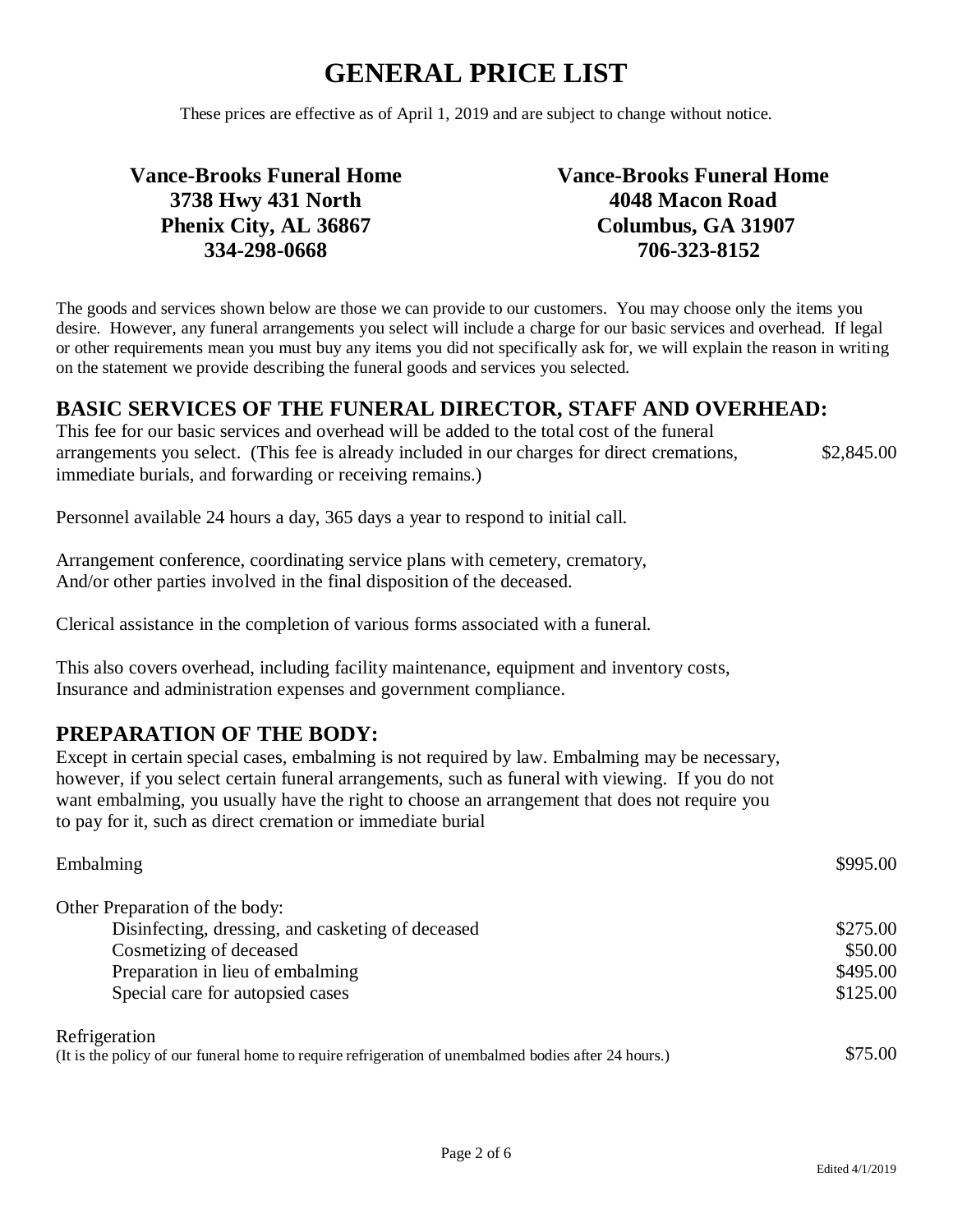These prices are effective as of April 1, 2019 and are subject to change without notice.

| <b>USE OF FACILITIES AND STAFF:</b>                                                                                                                                                                                                                                                                                                                 |            |
|-----------------------------------------------------------------------------------------------------------------------------------------------------------------------------------------------------------------------------------------------------------------------------------------------------------------------------------------------------|------------|
| Use of facilities and staff for viewing-visitation 1 day:                                                                                                                                                                                                                                                                                           | \$295.00   |
| Additional evening of visitation                                                                                                                                                                                                                                                                                                                    | \$195.00   |
| Use of facilities and/or staff for Funeral Ceremony or Memorial Service<br>(Chapel, Church or other location)                                                                                                                                                                                                                                       | \$895.00   |
| Use of staff and equipment for a graveside service                                                                                                                                                                                                                                                                                                  | \$895.00   |
| <b>TRANSPORTATION:</b><br>Removal vehicle for transfer of deceased from place of death to mortuary (within a 35-mile<br>radius). Additional distance will be charged at \$3.00 per mile.                                                                                                                                                            | \$595.00   |
| Funeral vehicle (within a 35-mile radius). Additional distance will be charged at \$3.00 per mile.                                                                                                                                                                                                                                                  | \$295.00   |
| Transportation to crematory (within a 35-mile radius)                                                                                                                                                                                                                                                                                               | \$295.00   |
| Transportation to or from ATL airport                                                                                                                                                                                                                                                                                                               | \$300.00   |
| Flower/Equipment vehicle (within a 35-mile radius). Additional distance will be charged at \$3.00<br>per mile. This includes handling and arranging flowers in funeral home parlor and chapel, church,<br>and graveside.                                                                                                                            | \$150.00   |
| <b>Limousine Services</b>                                                                                                                                                                                                                                                                                                                           | \$350.00   |
| <b>FORWARDING REMAINS TO ANOTHER FUNERAL HOME:</b><br>Our charge includes: proportionate share of our basic services of funeral director/staff and<br>overhead costs; removal of remains, necessary authorizations, embalming or other preparation<br>of remains. This excludes shipping container, transportation to airport, airfare, visitation, | \$3,135.00 |

### **RECEIVING REMAINS FROM ANOTHER FUNERAL HOME:**

rites or ceremonies.

| Our charge includes: proportionate share of our basis services of funeral director/staff and | \$1,620.00 |
|----------------------------------------------------------------------------------------------|------------|
| overhead costs; other preparation; transportation to cemetery or crematory. This charge does |            |
| not include casket, vault, visitation, rites, ceremonies or transportation from airport.     |            |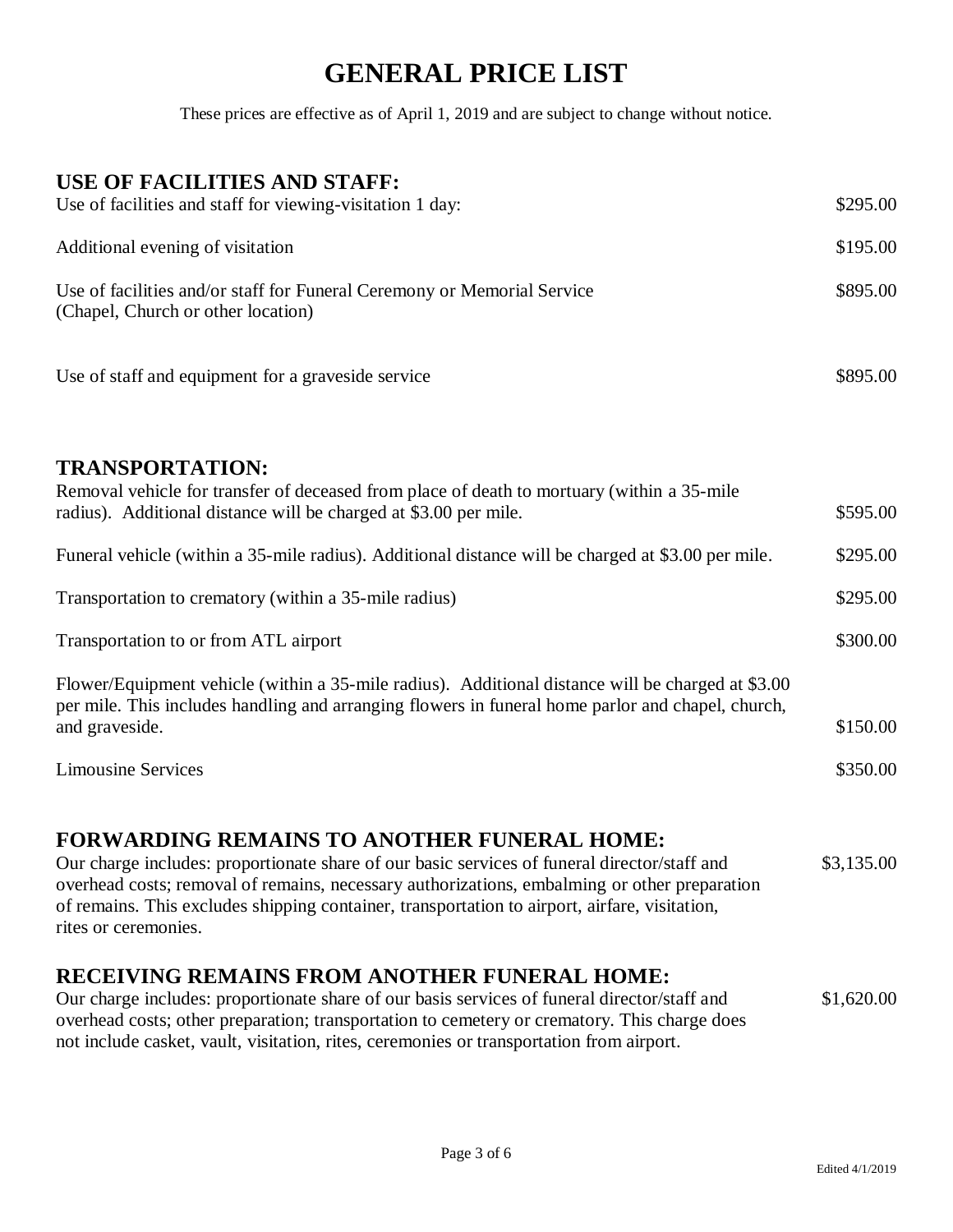These prices are effective as of April 1, 2019 and are subject to change without notice.

### **IMMEDIATE BURIAL:**

| Our charge for immediate burial which does not include visitation, rites or ceremonies include:<br>proportionate share of our basic services of funeral director/staff and overhead costs removal of<br>remains; other preparation of remains, if relevant; local transportation to cemetery | \$2,860.00<br>to<br>\$3,855.00 |
|----------------------------------------------------------------------------------------------------------------------------------------------------------------------------------------------------------------------------------------------------------------------------------------------|--------------------------------|
| 1. Immediate burial with merchandise provided by the purchaser<br>All such merchandise must meet any applicable state or cemetery requirements.                                                                                                                                              | \$2,860.00                     |
| 2. Immediate burial with minimum casket from our facility                                                                                                                                                                                                                                    | \$3,855.00                     |
| <b>DIRECT CREMATION:</b>                                                                                                                                                                                                                                                                     |                                |
| If you want to arrange a direct cremation, you can use an alternative container. Alternative                                                                                                                                                                                                 | \$2,585.00                     |
| containers encase the body and can be made of materials like fiberboard or composition                                                                                                                                                                                                       | to                             |
| materials (with or without an outside covering). The containers we provide are corrugated fiber<br>board, wood or other composite material.                                                                                                                                                  | \$2,795.00                     |
| ** Alternative containers are required by the crematory**                                                                                                                                                                                                                                    |                                |
| Our charges for a direct cremation include a proportionate share of our basic services of funeral                                                                                                                                                                                            |                                |
| director/staff and overhead costs, removal of remains, other preparation of remains (if relevant),                                                                                                                                                                                           |                                |
| and local transportation to the crematory. This charge does not include visitation, rites, or<br>ceremonies.                                                                                                                                                                                 |                                |
| 1. Direct cremation with container provided by the purchaser<br>(All such merchandise must meet any applicable state or crematory requirements)                                                                                                                                              | \$2,585.00                     |
| 2. Direct Cremation with minimum container purchased from funeral home                                                                                                                                                                                                                       | \$2,795.00                     |
| 3. Direct cremation with casket from our establishment (in addition to cost of casket)                                                                                                                                                                                                       | \$2,585.00                     |
| <b>DIRECT CREMATION WITH MEMORIAL SERVICE:</b>                                                                                                                                                                                                                                               | \$3,690.00                     |
| This includes a proportionate share of our basic services of funeral director/staff and overhead                                                                                                                                                                                             |                                |
| costs, removal of remains, other preparation of remains (if relevant), local transportation to the<br>crematory, and a memorial service in our chapel, church or other facility                                                                                                              |                                |
| <b>CREMATION WITH VIEWING (VISITATION):</b>                                                                                                                                                                                                                                                  | \$5,205.00                     |
| This includes basic services of funeral director/staff and overhead costs, removal of remains,                                                                                                                                                                                               |                                |
| transportation to crematory, crematory fee, embalming, other preparation of the deceased, and                                                                                                                                                                                                |                                |
| use of facilities and staff for viewing                                                                                                                                                                                                                                                      |                                |
| * This does not include the casket or a memorial package                                                                                                                                                                                                                                     |                                |
| <b>CREMATION WITH FULL TRADITIONAL FUNERAL SERVICE:</b>                                                                                                                                                                                                                                      | \$6,100.00                     |
| This includes basic services of funeral director/staff and overhead costs, removal of remains,                                                                                                                                                                                               |                                |
| transportation to crematory, crematory fee, embalming, other preparation of the deceased, use                                                                                                                                                                                                |                                |
| of facilities and staff for viewing, and funeral service at our chapel, a church or other facility                                                                                                                                                                                           |                                |

and flower vehicle.

**\* This does not include the casket or a memorial package**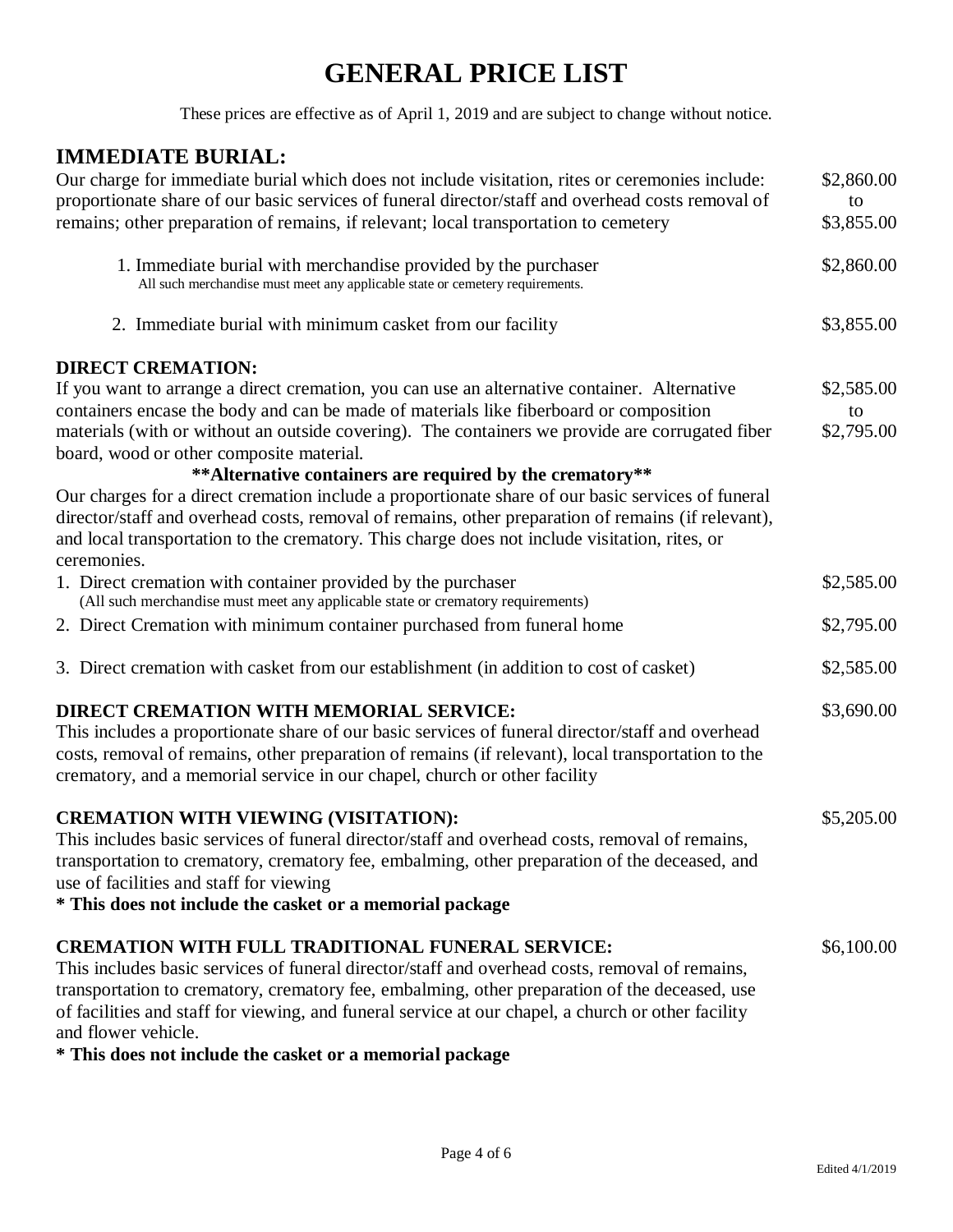These prices are effective as of April 1, 2019 and are subject to change without notice.

\*All memorial packages include one DVD and three laminated bookmarks. Additional DVD's and Bookmarks may be purchased at an additional charge.

| <b>Prestige Leather Memorial Package:</b><br>Includes Memorial Register Book, Memorial Folders, Matching Acknowledge<br>Cards, DVD, Laminated Bookmarks and Food Register Book     | \$295.00                                 |
|------------------------------------------------------------------------------------------------------------------------------------------------------------------------------------|------------------------------------------|
| <b>Thomas Kincade Print Memorial Package:</b><br>Includes Memorial Register Book, Memorial Folders, Matching Acknowledge<br>Cards, DVD, Laminated Bookmarks and Food Register Book | \$185.00                                 |
| <b>Standard Memorial Package:</b><br>Includes Memorial Register Book, Memorial Folders, Matching Acknowledge<br>Cards, DVD, Laminated Bookmarks and Food Register Book             | \$145.00                                 |
| <b>Caskets:</b> (A complete price list will be provided at the funeral home.)                                                                                                      | \$995.00 to \$8,495.00                   |
| Solid Hardwood Rental Casket w/insert and crepe interior                                                                                                                           | \$995.00                                 |
| <b>Outer Burial Containers for caskets &amp; urns</b><br>(A complete price list will be provided at the funeral home)                                                              | \$995.00 to \$3,995.00                   |
| <b>Urns:</b> (A complete price list will be provided at the funeral home.)                                                                                                         | \$55.00 to \$1,295.00                    |
| <b>Alternative Containers:</b><br>Refer to the Casket Price List provided at the funeral home                                                                                      | \$200.00 to \$995.00                     |
| <b>Clothing</b><br><b>Flowers</b>                                                                                                                                                  | <b>AS SELECTED</b><br><b>AS SELECTED</b> |
| <b>Funeral Home Hair Dresser</b>                                                                                                                                                   | \$95.00                                  |
| <b>Memorial Register Books</b>                                                                                                                                                     | \$35.00 to \$95.00                       |
| <b>Memorial Folders (per 100)</b>                                                                                                                                                  | \$25.00 to \$60.00                       |
| <b>Acknowledgement cards (per 50)</b>                                                                                                                                              | \$25.00 to \$60.00                       |
| <b>Memorial DVD</b> (original)                                                                                                                                                     | \$25.00                                  |
| <b>Additional Copies</b>                                                                                                                                                           | \$15.00 each                             |
| <b>Laminated Bookmarks</b>                                                                                                                                                         | \$3.00 each                              |
| <b>Cremation Jewelry</b>                                                                                                                                                           | \$145.00 to \$995.00                     |
| <b>Personalized Casket Cap Panel</b>                                                                                                                                               | \$145.00                                 |
| <b>Flag Cases</b>                                                                                                                                                                  | \$95.00 to \$225.00                      |